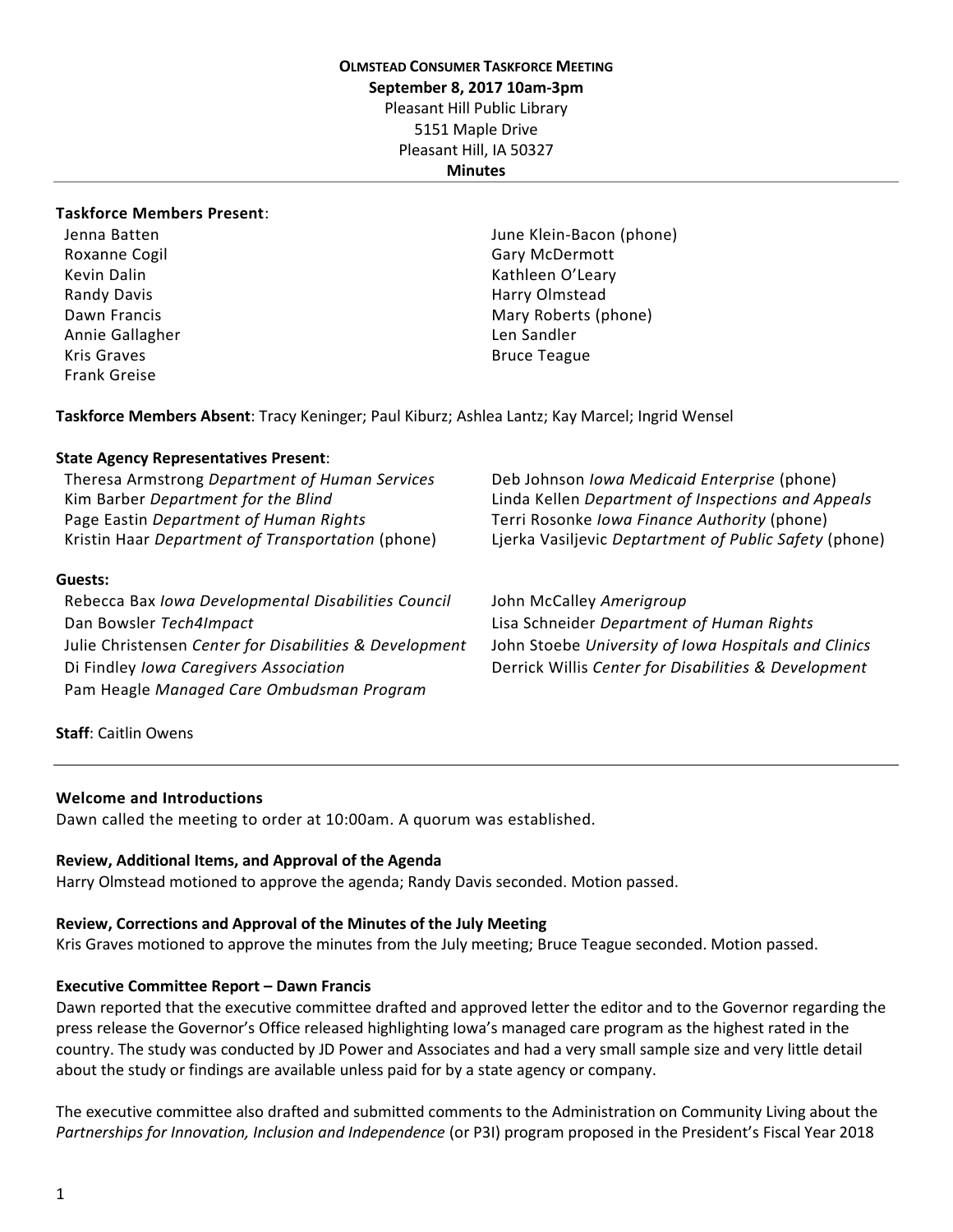Budget. This program would consolidate and reduce funding for the Statewide Independent Living grant program, Traumatic Brain Injury State Partnership Program, and Governors' Developmental Disabilities Councils.

Dawn also reported that IME invited a representative from the Taskforce to join a workgroup they are convening to discuss electronic visit verification. Roxanne Cogil is going to represent the Taskforce.

# Questions/Discussion: None

### **Website Update – Kevin Dalin**

Kevin Dalin shared that the current website was moved to a less expensive hosting option to allow for the purchase of an updated theme without increasing the overall annual expenses for the website. He said he recently met with Caitlin Owens to discuss the current website and content and would like to discuss what things would be important to include in the website before we move too much further down the road. He said he is looking for anyone interested from the Taskforce who wants to provide input into the framework and content of the new site to let him or Caitlin know. Gary McDermott, Bruce Teague, Kathleen O'Leary, Dawn Francis, and June Klein-Bacon all expressed interest. Kevin said he would work with Caitlin to coordinate a time to meet in the next few weeks.

### Questions/Discussion: None

# **Medicaid Committee Report – Roxanne Cogil**

Amerigroup Meeting Recap: Roxanne Cogil shared that several members of the Executive Committee met with Amerigroup on June 29<sup>th</sup>. In attendance from the Taskforce were Roxanne Cogil, Dawn Francis, June Klein-Bacon, and Harry Olmstead, and staff support Caitlin Owens. In attendance from Amerigroup were John McCalley, program director; Kelly Epseland, director of long term services and supports; Kelley Pennington, behavioral health and health homes director; and Sandy Pranger, pharmacy account manager. She shared that the meeting outline was a brief overview of the Taskforce, discussion of the importance of Medicaid to community integration, and some questions sent ahead of time by the Taskforce as well as a few concerns Dawn collected. This meeting was discussed at the July Taskforce meeting, and was briefly discussed again on a recent Medicaid Committee call.

Roxanne shared that they discussed the Consumer Choices Option (CCO) guidelines, and support and training for independent support brokers (ISBs). Previously case managers were taking on a lot of the ISB functions, and there was some lingering confusion regarding those roles and functions. The MCOs and IME collaborated on a new training all the ISBs have to go through to reduce some of that role confusion and add clarity. They also discussed the exceptions to policy issue; Amerigroup shared they are required to follow state and federal rules and laws, and waiver caps are in Iowa Code so they cannot go above that. Amerigroup noted there are initiatives in place to support movement out of nursing facility level of care into the community. They have community based case managers in facilities talking to people, case managing short term stays so they can return to the community quickly and working with individuals who have been in longer as well. They have a value added service that provides \$2500 to people transitioning back to the community. They also shared that there are no individuals enrolled with Amerigroup languishing in hospitals that aren't aware of, and they meet weekly with DHS to talk about high need cases. They also shared that they are interested in finding providers who want to expand/develop their programs to meet the needs of these individuals.

AmeriHealth Meeting Recap: Roxanne shared that several members of the executive committee met with AmeriHealth leadership on August 10<sup>th</sup>. Dawn and Roxanne attended that meeting in-person, and Caitlin called in. From AmeriHealth were Laura Butzke (AmeriHealth Case Management Supervisor for LTSS), Marissa Eyanson (Supervisor of LTSS), and Chad Piper (Director of LTSS). The meeting agenda covered the same points as the meeting with Amerigroup. This meeting was discussed in further detail as it had not been previously discussed.

AmeriHealth shared an overview of their long term services and supports processes. They said while they currently have both internal and external case management, the plan is to eventually transition it all in house. AmeriHealth's LTSS Department oversees authorization, transition, general support, case management, access, and oversight for habilitation, Integrated Health Homes, waivers, institutions, and more including things like habilitation (both waiver and non-waiver), IHHs, and other things that might typically fall under behavioral health allows them to be more centralized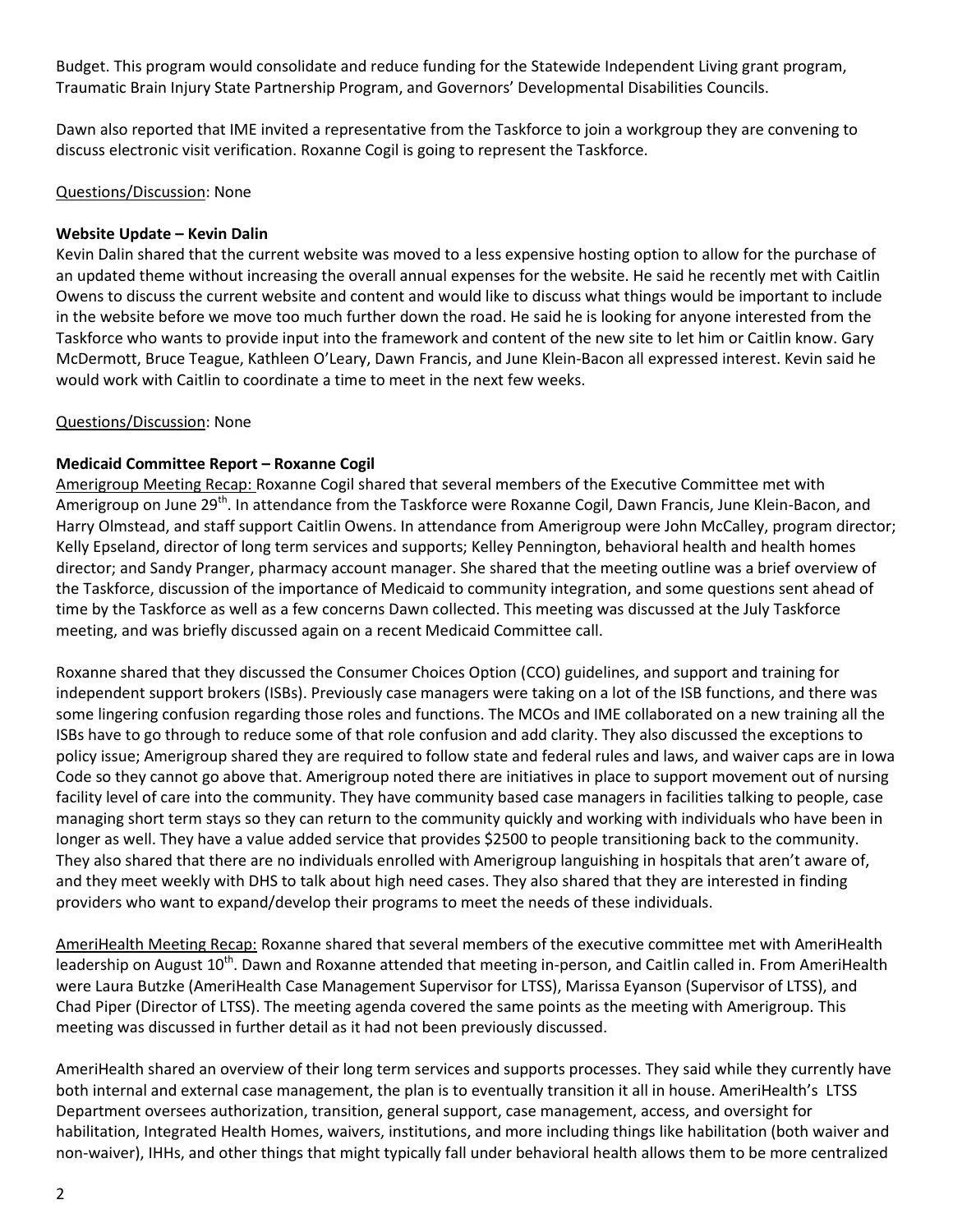and coordinated because of the overlap, for example, between the children's mental health waiver or habilitation services and IHHs.

Roxanne shared that they discussed the direct provider workforce, and AmeriHealth said they know the huge impact this group has on the ability for people to be served in the community. They said that often the greatest obstacle of moving someone into the community is providers' willingness and ability to provide adequate staffing, and they have had discussions with Di Findley and others about this issue. Currently AmeriHealth is piloting a platform called Senior Link (though it is for use across the lifespan) that connects caregivers to learning modules that they self-select, or through case management or deficiency of programs they can recommend trainings. Roxanne said the Taskforce would be interested in hearing more about this pilot program and the outcomes it produces.

Regarding transitions from institutions, AmeriHealth said they have case managers who work with people in institutions, most or all of whom came from waiver case management or similar positions so they know what is possible in terms of community options, and they also have case managers who work with people in the community. They said there is a team approach, with the case manager being the lead, and rather than assigning case managers to specific facilities, they are assigned to individual members.

The issue of exceptions to policy was also discussed, and AmeriHealth said there are concerns about how the MCO contracts were written, and currently they do not have the authority to make exceptions to policy. They said if something is in code the MCOs are not allowed to make exceptions, and even though a lot of people want them to make exceptions, this issue has to be reconciled by DHS.

Questions/Discussion: John McCalley wanted to underscore that Amerigroup meets weekly with DHS about high need cases. He said IME maintains a list of high need individuals whose cases are reviewed weekly with each MCO.

Mary Roberts shared that one of the main ISB providers in her area is retiring and families are having a hard time finding a replacement. She asked if finding ISBs was a problem in other parts of the state and whether there is anything being done to increase the capacity and workforce. John McCalley shared that Amerigroup uses a tool called MySupport to recruit additional support brokers, and AmeriHealth has a similar tool. He said all of the MCOs recognize it is difficult to find workers, especially for CCO. He said after the ISB training they have seen some natural attrition in addition to retirements, but have also been seeing new ISBs in the last few months. He said recruitment is paying off, but it is necessary for individuals and families to reach out to their network to people who might be interested in being ISBs. He said the state maintains a website with ISBs. [\(Link](https://dhs.iowa.gov/sites/default/files/ISB%20By%20County%206.2.16_1.pdf) to ISB [Directory\)](https://dhs.iowa.gov/sites/default/files/ISB%20By%20County%206.2.16_1.pdf)

# **Taskforce Advocacy Discussion**

Dawn noted that a lot is happening in terms of budget cuts and other issues that are continuing to impact access to services and threaten people's ability to live in the community. She said the executive committee discussed having a focused conversation about advocacy needs and specific actions the Taskforce can take or support. The Taskforce brainstormed and discussed the following issues:

 **Consumer Choices Option (CCO) service cuts:** Mary Roberts shared that she has notices many families with whom she works use CCO and natural supports, and two MCOs in particular have cut their services with no real explanation or information on how to appeal. She said these are people who are severely affected by their disability going from a daily rate which is an average of 8 hours, down to 2-4 hours. She said if they didn't have the natural supports in place they would not be able to remain in the community. She requested that the Taskforce consider looking into this issue and advocating for these families. She said she is aware that DRI is working on this issue but a lot of families feel overwhelmed going through the legal route, and many also need help immediately and can't wait for the legal system to address this issue. Dawn noted she is aware of individuals who are experiencing similar issues, particularly those who need staff to visit twice a day. Randy Davis noted that he sees this as an *Olmstead* issue and suggested the Taskforce serve as a group people can turn to if they need assistance. Dawn said the Taskforce doesn't have the capacity to address individual cases, but could look at the issue from a systems change perspective.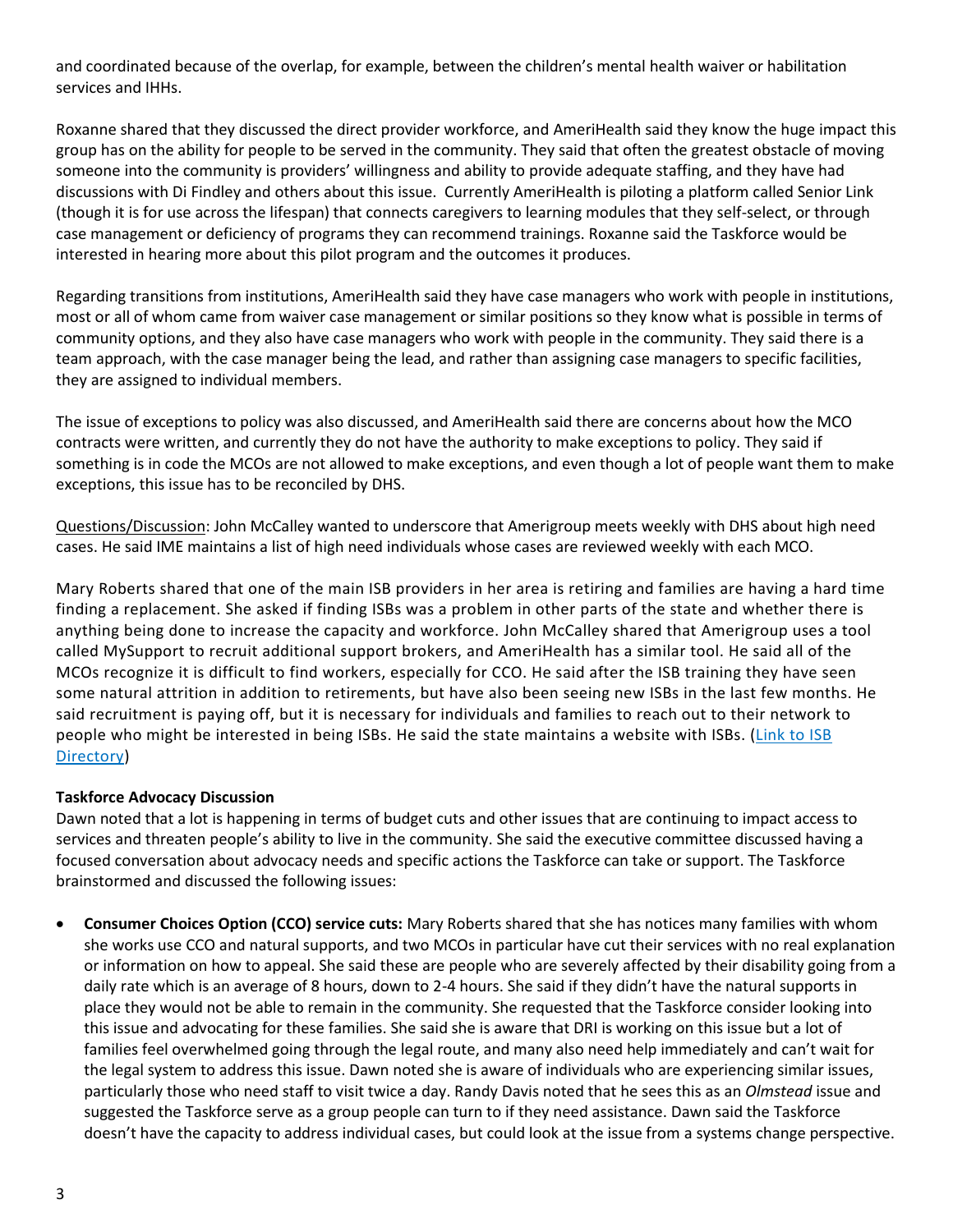- **IHH system issue:** Annie Gallagher shared that there have been several issues with the IHH in her community cutting services that people depend on to remain in the community, or individuals are unable to get the level of support they need to remain in the community in the first place. She said it is unclear whether the issue is with the IHH or MCOs, but it is possible that the IHH is giving inaccurate information to the MCOs which is resulting in service cuts.
- **Section Q:** Frank Greise said he would like to see advocacy in terms of the Section Q process and follow up for people who want to return to the community. He said he thinks there is a lot of conflict of interest in the current process and the assessments should be more independent, and people should have more opportunities to receive information about what is possible in the community so they can make more informed decisions. Dawn agreed that this is an issue, but said it is in Iowa Code that nursing homes have to do those reviews. She asked John McCalley what the process is at Amerigroup. John McCalley said they are required to review Section Q on every member they have in nursing homes and case managers have to ask whether an individual wants to return to the community. If it is affirmative they draft a transition plan with the interdisciplinary team. He said they have been doing that since they took over the management of Medicaid and have to report that to the state. He said they have identified individuals who have expressed a desire to move into the community and Amerigroup has a number of initiatives in place to help people with that transition. Frank asked if Amerigroup case managers do the evaluation or the followup on the nursing home report. John said he is unsure of what the other two MCOs do, but Amerigroup has a licensed nursing home administrator on their leadership team who trains case managers on Section Q evaluations and executing a transition to the community. Frank asked is he knew how many transitions were executed last year; John suggested contacting IME for that information.
- **Housing:** Kris Graves said an issue in Iowa City is a shortage of affordable and accessible housing. Roxanne said she has noticed the same thing in Des Moines, particularly long waitlists at properties that are both affordable and accessible which puts people at risk of homelessness. Dawn asked Terri Rosonke from the Iowa Finance Authority if she had any thoughts on how the Taskforce could address this issue or further support IFA's efforts. Terri said IFA is always willing to take a look at whatever needs the Taskforce identifies and brings to them. She said they are aware of the lack of affordable rental housing across the state in general, and resources have continued to dwindle for the development of new units. She said they are in the middle of a statewide data research and analysis project that they hope will allow them to better understand and address issues like these. Terri said IFA's primary development tool to create new, affordable rentals is the low income housing tax credit (LIHTC) program, but they are hearing those units still might not be affordable to individuals with disabilities. She said accessibility, cost, and location are all factors. Roxanne noted that consumers in Iowa City report that there is a lack of Section 8 housing in areas of the city with easy access to public transportation and there are waitlists for affordable properties.
- **Transportation:** Harry said transportation is an issue particularly in rural areas and for people with disabilities. He said the para-transit fleet in Johnson County and many other areas is quite old but there aren't funds to purchase new vehicles. He said the hours of operation also make it challenging for people who need to get to work or other places outside of daytime hours or on the weekend. Roxanne said this is also an issue in Guthrie County where the busses only run from 8am-5pm and there is no weekend service. She said this would be an area to coordinate with the state mobility coordinator. She said she is part of the transportation coordination council. Frank agreed that transportation is a huge issue across the state and noted that it impacts people's lives in so many ways.
- **MCO case management conflict of interest:** Randy Davis shared that prior to managed care DHS assured consumers that the Department would still be in charge of eligibility determinations, yet the MCOs are the ones coming to his house to do the assessments. Roxanne said two of the MCOs contract with Telligen to do the assessments and the third sends people from their organization. Dawn suggested asking Deb Johnson to explain this process in more detail because it seems like it cannot be conflict free if one MCO is conducting the assessment themselves. Bruce added that he feels there is an ongoing conflict of interest with the MCOs doing case management, which is the case to an extent even when other providers are both providing case management and paying for services. He said he is a provider and tries hard to do the right thing with the power they are given.
- **Monitor contract renewals:** Harry noted another issue worth monitoring is when the MCOs will renew their contracts. He asked if anyone knew how long the contracts are for. John McCalley said they are for three years and can be extended twice at the discretion of IME.
- **Employment:** Roxanne said she thinks employment continues to be a big issue, particularly regarding the work the Iowa Coalition of Integrated Employment does and the impact of the HCBS settings rule. Harry added that vocational rehabilitation in Iowa City has long waitlists. Frank said he had a conversation with Doug Mitchell who is the head of the Iowa Department of Vocational Rehabilitation who said there was a possibility of VR contracting with Centers for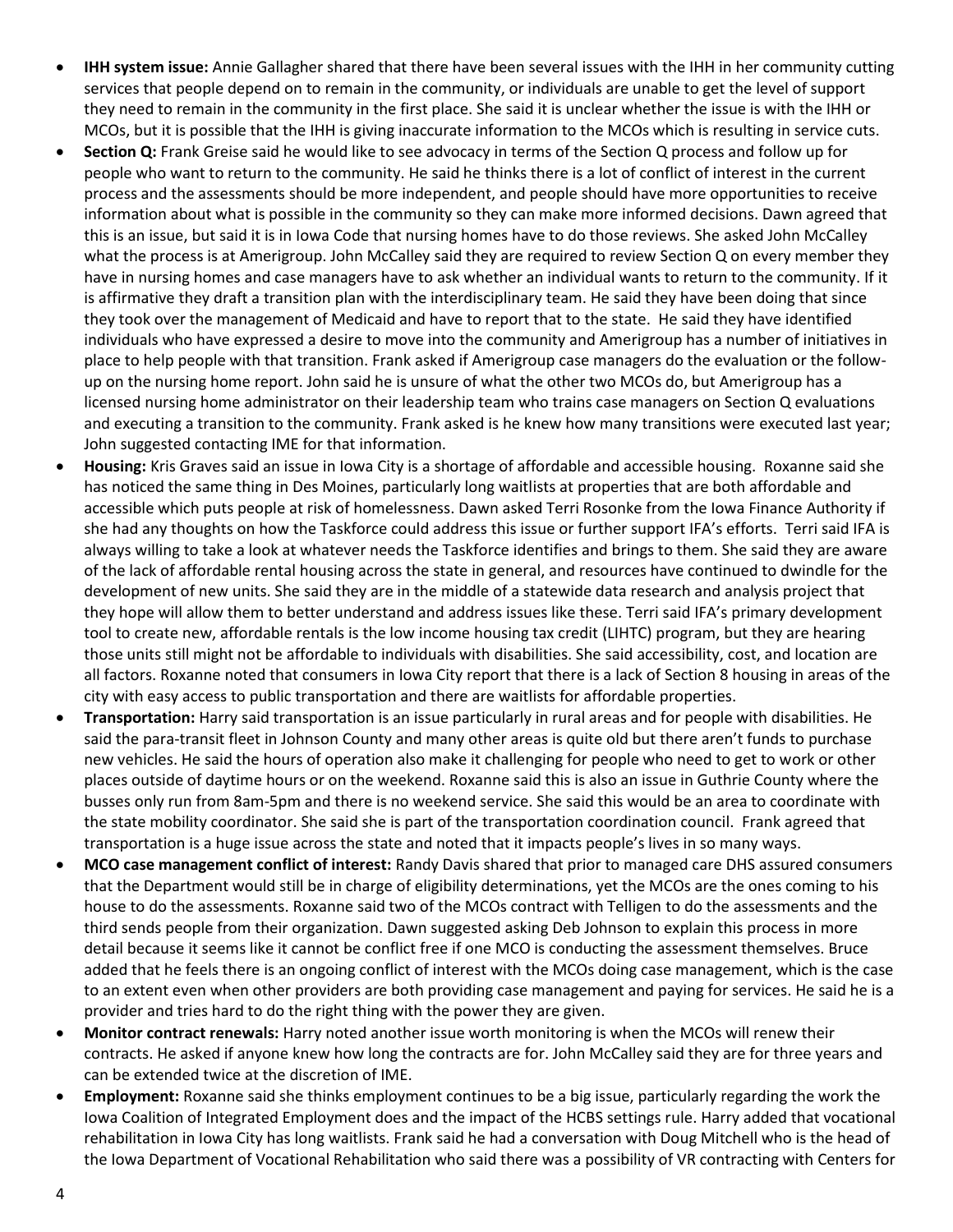Independent Living to provide employment services to people with disabilities, which is already being done in Iowa City and Des Moines. Frank said it makes sense that it started in urban areas, but that rural areas would benefit from expanded access, and it would help VR address their waitlists and expand capacity.

- **MCO denial of out of state providers:** Roxanne said in addition to the issues already discussed she hears a lot of parents talking about access to specialty providers out of state being an issue.
- **IDPH program funding:** Mary said another issue that has impacted a lot of children are the significant cuts to several smaller statewide disability groups like the Regional Autism Program (RAP), Epilepsy Foundation, and the Brain Injury Alliance. Roxanne expanded and said there were several organizations, including hers, that were appropriated funds in the health and human services appropriations bill, but because IDPH was directed to eliminate \$1.3 million from their budget, they along with nine other programs were eliminated by the Department. She said all of those organizations have talked with IDPH Director Clabaugh, Representative Dave Heaton, and others. She said she thinks the area for advocacy on this issue would be in speaking to the HHS appropriations committee to ensure they know how important the services these programs provide are, and the impacts of the cuts.

Questions/Discussion: June noted that it would be possible to list a new issue every day, and everything mentioned is very important which makes them difficult to rank. She said she thinks the discussion needs to focus on where the Taskforce as a whole, and each of its members, will be able to have the most impact. She said consistent messaging, specific focus, and working with other advocacy groups is also important. She said it has been her observation that the Taskforce often has strong messages and consistent areas of focus, but are missing an opportunity to leverage collective impact. She said it is also necessary to connect with partners on these, or any, areas of concern and ask the right questions to the right decision makers in order to make sure change actually happens. She said if an issue comes down to an administrative rule, legislation, or Iowa Code, the focus should be on talking to the people or Departments who have the ability to change them and elevating the message so other groups and individuals can advocate with a consistent message. She said the website may be a way to elevate the work of the Taskforce. Kevin said he thinks the website would be a good way to share information, but the key is that Taskforce members will need to write content. He said a process will need to be established to decide what is posted, by whom, and how it is approved. He said people who are interested in writing should let him know. Page Eastin added that the Department of Human Rights has a blog called "Let's Talk Human Rights" that has recently received some exposure and they accept guest bloggers. She content could be something submitted by the Taskforce or individuals talking about their experiences with disability, and anyone interested should contact her.

Roxanne noted a lot of the issues discussed fit into the current priorities of the Taskforce and could again be divvied between the Medicaid and community access committees. Dawn suggested the executive committee meet to break down the issues and discuss what is feasible to address given the capacity of the Taskforce and expertise of its members.

Frank added that while advocacy issues may be consistent over time, the focus of the Taskforce and other groups is somewhat steered by the political climate, what is happening in the legislature, and the priorities of the Governor. He said even if the Taskforce feels strongly that an issue should be a priority, it's necessary to be cognizant of what is happening politically so the Taskforce is bringing up the right issues at the right time.

# **Iowa's Developmental Disabilities Council Introduction and Overview – Rebecca Bax**

Rebecca Bax shared that she is the executive director of the Iowa Developmental Disabilities Council, taking over for Becky Harker who retired this summer. She said she moved to Iowa from Missouri where she began her career in disability with the Missouri Protection and Advocacy organization, where she started out as a program coordinator and then moved into more of a policy role. She the DD Council does a lot of work supporting people with disabilities around the state to be more effective advocates around policy and rule making by providing opportunities to learn about how to be a good advocate and by sharing information. She said that Becky Harker, Rik Shannon, and other staff have been doing great work for a long time.

She shared that she has a passion for education, noting it was one of the first places of disability integration, and she thinks it does a disservice to peers without disabilities who don't get the opportunity to work with people who are different from them because it doesn't help them become better employers, transportation providers, or builders for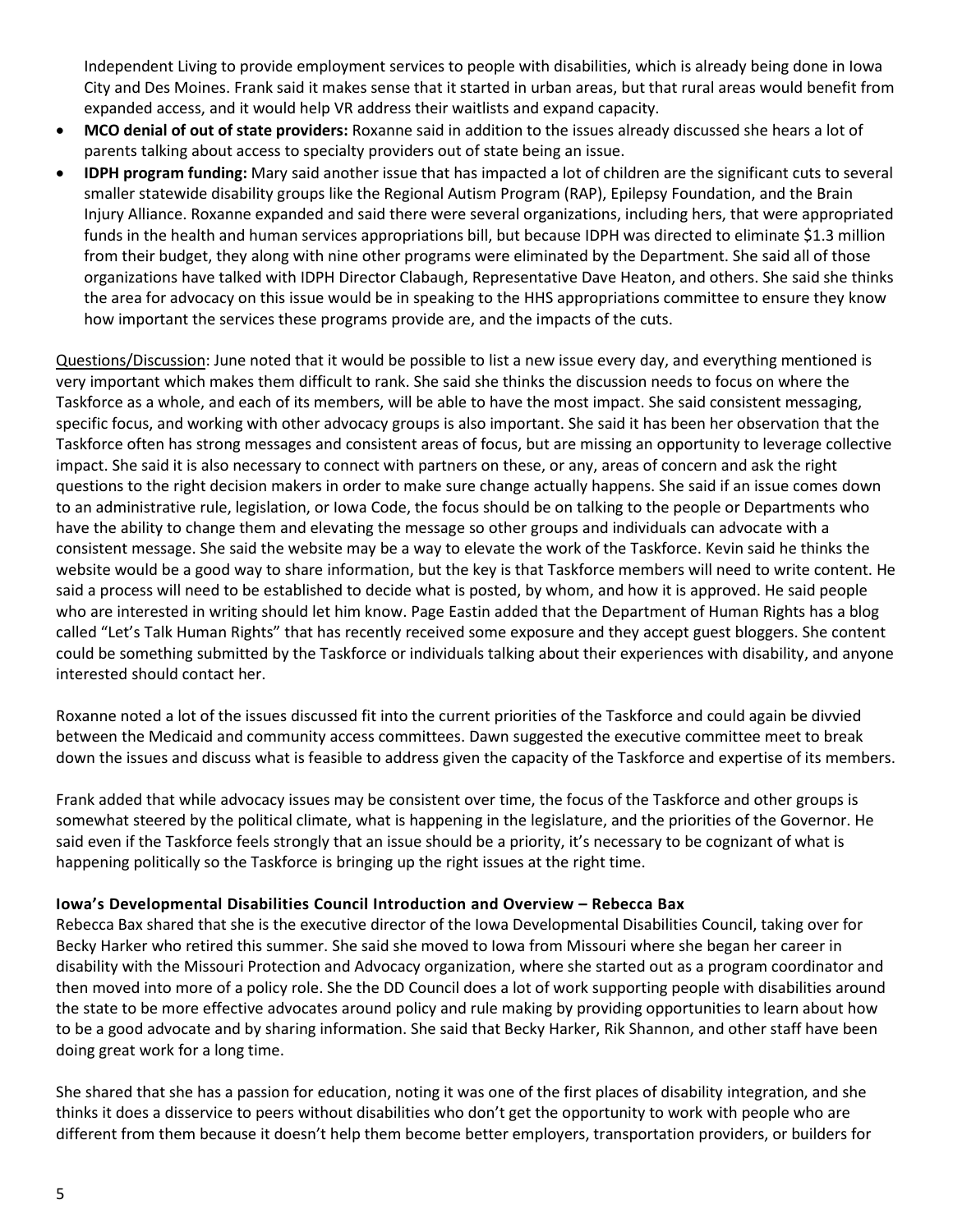people who need homes. She said education is an area she thinks can be expanded upon and believes it is important to have high expectations for people with disabilities.

She said the DD Council has partnered with ICIE to assess the barriers to employment people with disabilities are experiencing around the state. They are targeting four communities around the state, both urban and rural, and she said she would be happy to report their findings back to the Taskforce. The DD Council also recently partnered with the Managed Care Ombudsman Program and Disability Rights Iowa on a guide for individuals and families on how to navigate managed care in Iowa and be an effective advocate. She said registration for the *Make Your Mark* conference is currently open which is a good time to connect with advocates from around the state.

Questions/Discussion: Randy Davis thanked Rebecca for sharing and said he is looking forward to learning more about the work of the DD Council and opportunities for partnership. He welcomed Rebecca to connect with the Taskforce regularly in the future.

Frank Greise asked what role the DD Council has on implementing the Workforce Opportunity and Innovation Act (W.I.O.A.), particularly with regard to sub-minimum wage. Rebecca said they have been working with ICIE to encourage providers to move away from segregated workshops, and are working on a project to evaluate four communities to find out what the barriers are to people being competitively employed. One of the four regions they are exploring reported that their top barrier is transportation, which she said goes back to her earlier point about the importance of high levels of expectations in the community about the value of people with disabilities being part of the workforce.

Iowa's University Center for Excellence in Disabilities Introduction and Overview - Julie Christensen and Derrick Willis Julie Christensen shared that she came to a meeting a year ago when she was new to CDD, and is now the new director of CDD after the retirement of Bob Bacon. She shared that Derrick Willis was also recently hired as the associate director. She said CDD, which serves as Iowa's University Center for Excellence on Disabilities (UCED), is a part of a national network of 67 programs and she got to know Bob while working at another center in New York, and the work Iowa was doing was known among the network for being at the forefront of promoting inclusion. She said she also had a connection to Iowa through the Partnerships in Employment grant, which included several states among which were New York, Iowa, and Missouri, and both Derrick Willis and Becky Harker were part of that project. She said employment issues are a big area of focus for her and she thinks they push a lot of other issues like transportation and enable people with disabilities to be part of the community in a self-directed way.

Julie shared that her career started in corporate advertising, but eventually pursued her master's degree in social work and practiced school social work. She said the combination of her experiences led her to the UCED which really combines her professional skills and interests, as well as her desire to identify and solve problems through advocacy and policy work that is data and evidence informed.

Derrick Willis introduced himself and shared that he has been in his position for about a month and is still working on learning about the system in Iowa. He said he has 32 years of experience in the field of disabilities including community non-profit work, youth development, multi-cultural issues and care for Missouri Health Services, and finally the Institute for Human Development which serves as Missouri's UCED. At the Missouri UCED Derrick worked as a researcher and most of his work focused on youth and transition, particularly the challenges experienced by urban youth, addressing issues with early work experience, leadership, education, and self-determination. He said he saw the move to Iowa as a great opportunity to build upon the legacy of the great work that has been done in Iowa, and help the UCED expand their capacity in the areas of development, research, and the use of evidence based practices.

Julie shared that the UCED team has undergone a lot of transitions recently. In addition to Bob's retirement, four other members of the senior leadership team have retired in the last 14-months. She said the transition also presents an opportunity to really look at the needs of the disability community in Iowa and who the UCED needs to recruit to help address the gaps they identify.

Julie shared that the UCED is on a five-year funding cycle and their next five year renewal plan is due in March 2018, and that process requires conducting an extensive needs assessment. She said they have been working on it since January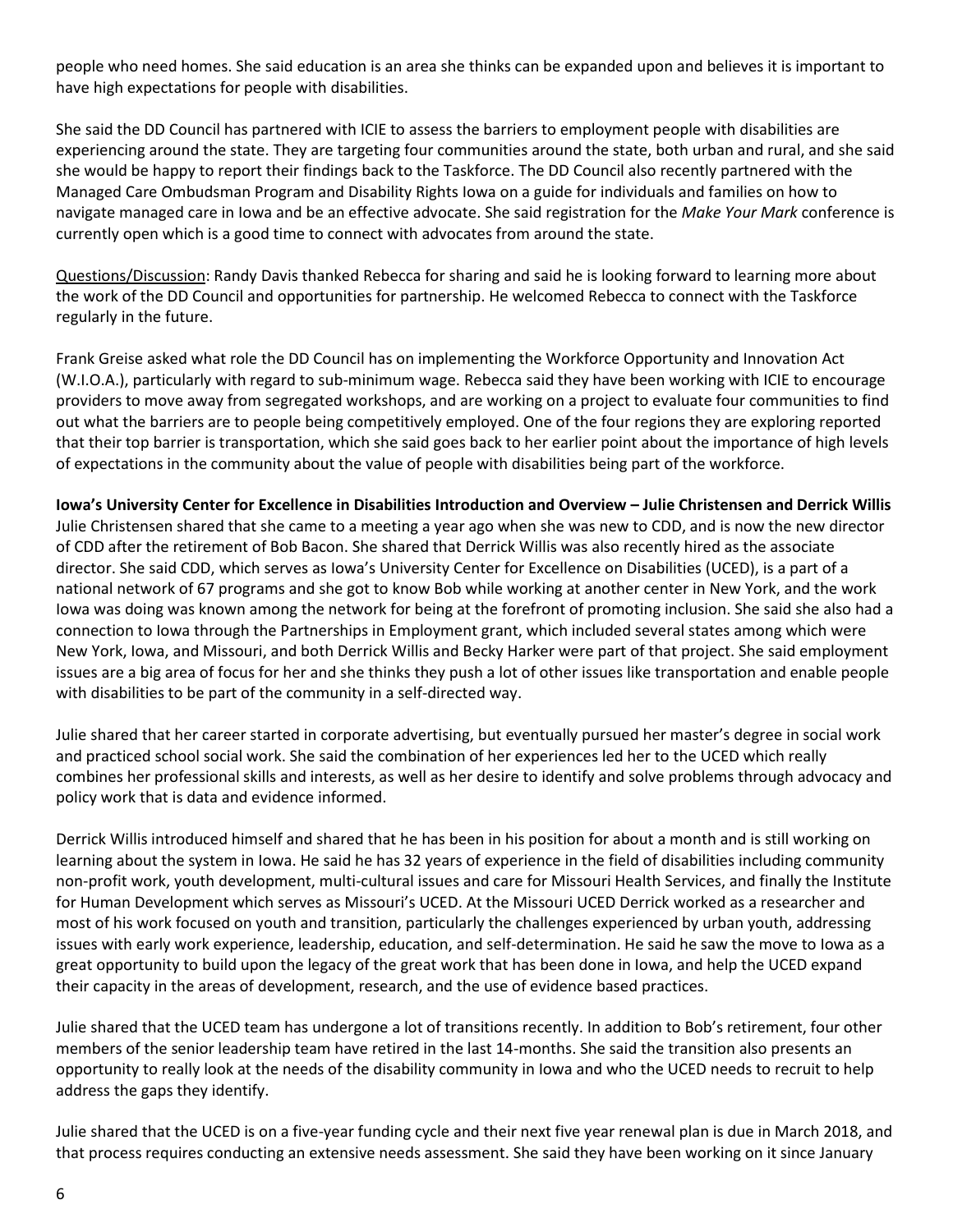and have done a lot of work looking at what their internal areas of expertise are, reviewing notes and publications of the Taskforce and other groups, and are conducting in-person "community conversations" in seven communities across the state during the month of October to hear more from people with disabilities and families to make sure the UCED heads in the right direction in terms of areas of focus that align with the expressed needs of Iowans with disabilities.

Derrick said in addition to the community conversations they will also provide opportunities for individuals not in those communities or who could not attend to share their feedback through a survey. Both the conversations and the survey are focused on five main areas: transportation, housing, health and wellness, employment, and education. He said they want to know where people are currently, what they think life should be like, and how the UCED can impact that. He said an informational flyer will be shared very soon, and while they have all of the locations identified they need partners to help spread the word to people with disabilities and their families.

Questions/Comments: Dawn asked if they would be willing to come back and share what they learn through the community conversations and survey. Derrick said yes, a key part of the process is to share the findings with groups like the Taskforce so they can better understand what the UCED does and possible areas for partnership.

# **Department of Human Services Update – Theresa Armstrong and Deb Johnson**

Mental Health and Disability Services Update (Theresa Armstrong): Theresa Armstrong shared that the Department continues to make progress on the legislatively mandated workgroup focused on addressing the service needs of individuals with the most complex service needs. This includes individuals with mental health and/or intellectual disabilities who often go to jail instead of getting the services they need in the community, or are sitting for long periods in emergency rooms or psychiatric facilities when they don't require that level of care. She said each region was required to form their own workgroup to discuss strategies specific to their own areas and service needs, and a statewide workgroup has also been formed that includes members from the regional workgroups and state agency representatives to concurrently address the issue from the state level. The regional groups have all had multiple meetings and regional CEOs are working together to ensure their plans are presented in a similar way, though the details will differ. She said those plans will be shared with the complex needs workgroup who will use strategies outlined in those documents to draft the recommendations they are going to make to the legislature by December 15<sup>th</sup>. She said the first statewide workgroup met at the end of August and the next meeting is scheduled for October  $10^{th}$ , and there will be a total of five meetings through the first part of December.

Theresa shared the Children's Mental Health and Wellbeing Workgroup that met last year will be reconvening in response to recommendations they made to the legislature last year to create a more ongoing advisory committee, rather than a time-limited workgroup. The first meeting of the re-established group will be on September 26<sup>th</sup>. She said there is not a report to the legislature due, but they intend to use this group in an advisory capacity and convene as needed to work on specific issues. She said the first charge is to look at the results of the crisis planning grants.

Theresa said they also have an RFP out for children's mental health collaboratives which she cannot share too much detail about because DHS is in the procurement process. She said the aim is to have up to three entities regionally distributed in the state who take the lead on convening others to the table who have an interest and responsibility for children, not only concerning mental health but also other service needs. She said it is a prevention model with a focus on mental health, and will include a public information campaign.

Questions/Comments: Harry Olmstead asked Theresa if she had any information on the private mental health facility being built in Davenport. Theresa said an out-of-state company applied for a certificate of need and received approval in July to build. She said it will be an inpatient psychiatric and substance use disorder treatment facility, and the company had been in the state for a few years to assess the need and landed on the Quad Cities so they could address the needs of both Iowa and Illinois. Roxanne asked who will be chairing the Children's Mental Health and Wellbeing Workgroup. Theresa said they haven't named a chair yet, previously Director Foxhoven and former Director Palmer were co-chairs, and currently Rick Shults is leading it until a chair is named.

Iowa Medicaid Enterprise Update (Deb Johnson): Deb Johnson shared that DHS is in the process of putting crisis rules forward that add clarity to existing services in order to ensure services are more standardized and align with the work of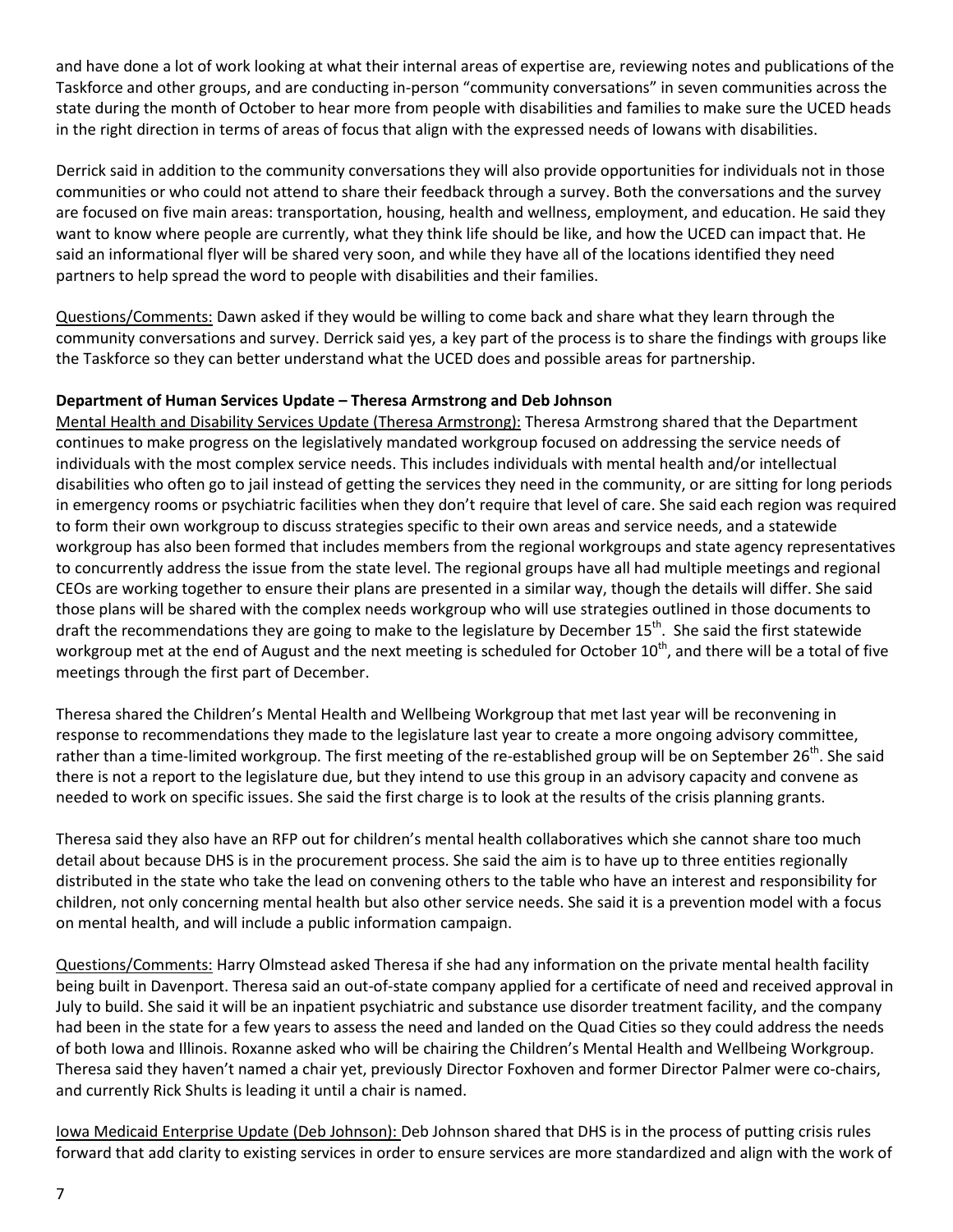the regions. She said they are also working on adding subacute treatment to their menu of services for individuals who are in an acute setting for behavioral health and ready to leave but need additional support in order to make a successful transition back to the community.

Ahead of the meeting the Taskforce asked when people are having services denied that are putting their safety at risk or what is the specific protocol they should be following. Deb said if people are being denied services they should go through the MCO grievance process, and if they think their health or safety is at risk they should contact their case manager. If an individual doesn't like the way their plan is going they should grieve, appeal, and then go to a state fair hearing.

The Taskforce also asked Deb whether the Department has a position on the letter that came out in May relaxing the deadline of compliance with the HCBS settings rules from 2019 to 2022. Deb shared that DHS has told their providers that the state is continuing to work toward compliance by March 2019. She said Iowa started in a good place and plans continue to keep moving. She said these rules are pushing for people with disabilities s to have lives just like those who don't, and the Department thinks that is a good thing. She said they won't necessarily cut off services if agencies aren't in full compliance in March 2019, but may require corrective action be taken, and absolutely require compliance by March 2022. We absolutely want to be there sooner. She said providers didn't seem to object to the state's desire to be compliant with the rules well before 2022.

The Taskforce asked Deb to share any recent examples of issues that IME and the MCOs have worked together to resolve or identify solutions to. Deb said they work with the MCOs every day to identify solutions to issues. They have quality assurance committees, claims/benefits committees, information technology committees, both provider and member liaisons who work specifically on issues affecting those two constituencies, and an urgent member staff person who has weekly calls about people who are stuck in facilities or have high behavioral needs. She said their job is to work with the MCOs to ensure the system is working properly, sometimes addressing systemic issues and sometimes addressing one issue at a time.

Questions/Discussion: Dawn asked whether there were plans to address the needs of individuals who need subacute services more long term like Jackie Dieckmann's son. Deb said that level of care is supposed to be time limited and transitional, not for long term placement. She said they realize there are individuals whose needs aren't met by the existing service options. Theresa added that for the type of complex need Dawn is talking about she is not sure that subacute is the answer, but they do need additional services for individuals with the most intensive needs. She said while it may be possible for an individual to stay in a subacute setting for more than ten days per the Department of Inspections and Appeals' rules, funding will be an issue. She said currently there are no subacute beds in the state though Hillcrest is in the process of getting licensed, but remain the only agency perusing it in a serious way. Linda Kellen said licensing Hillcrest has been a slow process because they had some changes to their business plan, and they had anticipated more providers to apply for subacute beds but that has not been the case.

Bruce Teague said his agency has talked to DIA to learn more about subacute licensure but the biggest barrier to proceeding has been that no one knew what the rates would be. He said it was challenging to navigate two state agencies to meet the licensing requirements and get questions answered. Theresa said the rates are still being determined but they are actively discussing what the rate needs to be, and she knows that is an important factor for agencies, including Hillcrest. She said she was glad Bruce was looking at it and that they have other providers pushing them to know what the rate is going to be before proceeding.

# **State Agency Updates**

Iowa Finance Authority: Terri Rosonke shared that IFA's annual conference just concluded and they were able to offer several scholarships to Taskforce members which they hope to be able to continue to do. She said they are also continuing their supportive housing conversations. The first one was held in Dubuque in July, and two additional ones are scheduled for Carroll (September  $15<sup>th</sup>$ ) and Des Moines (November  $14<sup>th</sup>$ ). The purpose of the meetings is to provide information about supportive housing and get feedback from the community about what they see as the biggest community need and identify next steps. She encouraged Taskforce members to join upcoming conversations if they are available and interested.